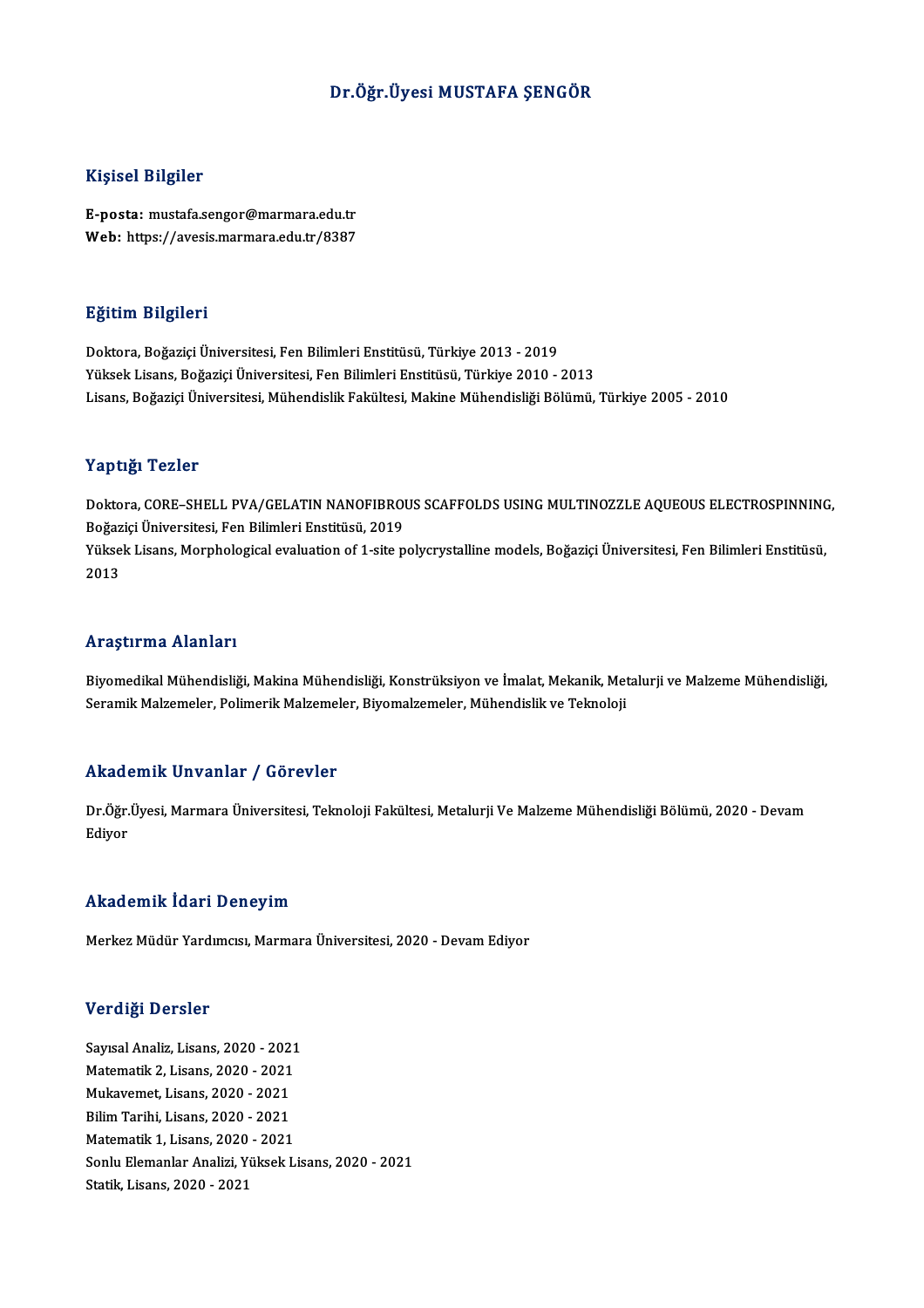### SCI, SSCI ve AHCI İndekslerine Giren Dergilerde Yayınlanan Makaleler

- CI, SSCI ve AHCI İndekslerine Giren Dergilerde Yayınlanan Makaleler<br>I. Electrosprayed Collagen/Gentamicin nanoparticles coated microneedle patches for skin treatment<br>Muth M.E. Ulse S. SENCÖR M. DAČLU AR S. Nanavan R. CÜNDÜ SSST VE TIMET INGENSIEME EN EN BEI SIEME TEJ INIGHE<br>Electrosprayed Collagen/Gentamicin nanoparticles coated mid<br>Mutlu M. E. , Ulag S., ŞENGÖR M., DAĞLILAR S., Narayan R., GÜNDÜZ O.<br>MATERIALS LETTERS. silt 205, 2021. (SCLİn Mutlu M. E. , Ulag S., ŞENGÖR M., DAĞLILAR S., Narayan R., GÜNDÜZ O.<br>MATERIALS LETTERS, cilt.305, 2021 (SCI İndekslerine Giren Dergi) Mutlu M. E. , Ulag S., ŞENGÖR M., DAĞLILAR S., Narayan R., GÜNDÜZ O.<br>MATERIALS LETTERS, cilt.305, 2021 (SCI İndekslerine Giren Dergi)<br>II. Recent developments and characterization techniques in 3D printing of corneal stroma
- MATERIALS LETTERS, cilt.305, 2021 (SCI İndekslerine Giren Dergi)<br>Recent developments and characterization techniques in 3D printing of corneal stroma tis:<br>Ulag S., Uysal E., Bedir T., ŞENGÖR M., EKREN N., ÜSTÜNDAĞ C.B. , M Recent developments and characterization techniques in 3D printing of corneal stroma tissue<br>Ulag S., Uysal E., Bedir T., ŞENGÖR M., EKREN N., ÜSTÜNDAĞ C. B. , Midha S., Kalaskar D. M. , GÜNDÜZ O.<br>POLYMERS FOR ADVANCED TECH Ulag S., Uysal E., Bedir T., ŞENGÖR M., EKREN N., ÜSTÜNDAĞ C. B., Midha S., Kalask<br>POLYMERS FOR ADVANCED TECHNOLOGIES, cilt.32, sa.8, ss.3287-3296, 2021 (SCI<br>III. Propolis-Based Nanofiber Patches to Repair Corneal Microbia
- POLYMERS FOR ADVANCED TECHNOLOGIES, cilt.32, sa.8, ss.3287-3296, 2021 (SCI İndekslerine Giren Dergi)<br>Propolis-Based Nanofiber Patches to Repair Corneal Microbial Keratitis<br>Ulag S., Ilhan E., Demirhan R., Sahin A., Yilmaz B III. Propolis-Based Nanofiber Patches to Repair Corneal Microbial Keratitis Ulag S., Ilhan E., Demirhan R., Sahin A., Yilmaz B., Aksu B., Sengor M., Ficai D., Titu A. M., Ficai A., et al.<br>MOLECULES, cilt.26, sa.9, 2021 (SCI İndekslerine Giren Dergi)<br>IV. Selenium and clarithromycin loaded PLA-GO co
- MOLECULES, cilt.26, sa.9, 2021 (SCI İndekslerine Giren Dergi)<br>Selenium and clarithromycin loaded PLA-GO composite wound dressings by electrospinning meth<br>Ciftci F., Ayan S., DUYGULU N., Yilmazer Y., Karavelioglu Z., Vehapi Selenium and cla<br>Ciftci F., Ayan S., D<br>ÖZÇİMEN D., et al.<br>INTERNATIONAL Ciftci F., Ayan S., DUYGULU N., Yilmazer Y., Karavelioglu Z., Vehapi M., ÇAKIR KOÇ R., ŞENGÖR M., YILMAZER H.,<br>ÖZÇİMEN D., et al.<br>INTERNATIONAL JOURNAL OF POLYMERIC MATERIALS AND POLYMERIC BIOMATERIALS, 2021 (SCI İndeksler ÖZÇİMEN D.,<br>INTERNATIO<br>Giren Dergi)<br>Eshrisation

INTERNATIONAL JOURNAL OF POLYMERIC MATERIALS AND POLYMERIC BIOMATERIALS, 2021 (SCI ind<br>Giren Dergi)<br>V. Fabrication of tissue-engineered tympanic membrane patches using 3D-Printing technology<br><sup>ilhon E.</sup> <sup>Ulog</sup> S. Sobin A. V

- Giren Dergi)<br>Fabrication of tissue-engineered tympanic membrane patches using 3D-Printing technolo<br>İlhan E., Ulag S., Sahin A., Yilmaz B., Ekren N., Kılıç O., Şengör M., Kalaskar D. M. , Oktar F. N. , Gündüz O<br>JOUPNAL OF T V. Fabrication of tissue-engineered tympanic membrane patches using 3D-Printing technology<br>İlhan E., Ulag S., Sahin A., Yilmaz B., Ekren N., Kılıç O., Şengör M., Kalaskar D. M. , Oktar F. N. , Gündüz O.<br>JOURNAL OF THE MECH İlhan E<br>JOURN<br>Dergi)<br>Coaxia JOURNAL OF THE MECHANICAL BEHAVIOR OF BIOMEDICAL MATERIALS, cilt.114, 2021 (SCI Indekslerine Giren<br>Dergi)<br>VI. Coaxial and emulsion electrospinning of extracted hyaluronic acid and keratin based nanofibers for<br>wound basling
- Dergi)<br>Coaxial and emulsion electr<br>wound healing applications<br>Su S. Pedir T. Kalkandelen G. P Coaxial and emulsion electrospinning of extracted hyaluronic acid and keratin based nanofiber:<br>wound healing applications<br>Su S., Bedir T., Kalkandelen C., Basar A. O. , TÜRKOĞLU ŞAŞMAZEL H., Ustundag C. B. , ŞENGÖR M., GÜN

wound healing applications<br>Su S., Bedir T., Kalkandelen C., Basar A. O. , TÜRKOĞLU ŞAŞMAZEL H., Ustundag C. B.<br>European Polymer Journal, cilt.142, 2021 (SCI Expanded İndekslerine Giren Dergi)<br>2D printing of BVA (hovogonal Su S., Bedir T., Kalkandelen C., Basar A. O. , TÜRKOĞLU ŞAŞMAZEL H., Ustundag C. B. , ŞENGÖR M., GÜNDÜZ O.<br>European Polymer Journal, cilt.142, 2021 (SCI Expanded Indekslerine Giren Dergi)<br>VII. 3D printing of PVA/hexagonal

## European Poly<br>3D printing<br>engineering<br>Als D. Hag S. 3D printing of PVA/hexagonal boron nitride/bacterial cellulose composite scaffolds for bone tissue<br>engineering<br>Aki D., Ulag S., ÜNAL S., ŞENGÖR M., EKREN N., Lin C., YILMAZER H., ÜSTÜNDAĞ C. B. , Kalaskar D. M. , GÜNDÜZ O<br>

e<mark>ngineering</mark><br>Aki D., Ulag S., ÜNAL S., ŞENGÖR M., EKREN N., Lin C., YILMAZER H., Ü<br>MATERIALS & DESIGN, cilt.196, 2020 (SCI İndekslerine Giren Dergi)<br>2D. Printed Bolyganralastane (Celatin (Basterial Cellulase (Hy Aki D., Ulag S., ÜNAL S., ŞENGÖR M., EKREN N., Lin C., YILMAZER H., ÜSTÜNDAĞ C. B. , Kalaskar D. M. , GÜNDÜZ<br>MATERIALS & DESIGN, cilt.196, 2020 (SCI İndekslerine Giren Dergi)<br>VIII. 3D Printed Polycaprolactone/Gelatin/Bacte

## MATERIALS & DESIGN, cilt.1<br>3D Printed Polycaprolact<br>Bone Tissue Engineering 3D Printed Polycaprolactone/Gelatin/Bacterial Cellulose/Hydroxyapatite<br>Bone Tissue Engineering<br>Cakmak A., Unal S., Sahin A., Oktar F. N. , Sengor M., Ekren N., Gunduz O., Kalaskar D.<br>POLYMERS. silt 12, se 9, 2020 (SCL Inde

Bone Tissue Engineering<br>Cakmak A., Unal S., Sahin A., Oktar F. N. , Sengor M., Ekren N., (<br>POLYMERS, cilt.12, sa.9, 2020 (SCI İndekslerine Giren Dergi)<br>Agueous alestrespun sora (shall papefibers of BVA (m

## Cakmak A., Unal S., Sahin A., Oktar F. N. , Sengor M., Ekren N., Gunduz O., Kalaskar D.<br>POLYMERS, cilt.12, sa.9, 2020 (SCI Indekslerine Giren Dergi)<br>IX. Aqueous electrospun core/shell nanofibers of PVA/microbial transg POLYMERS, cilt.12, sa.9<br>Aqueous electrospu:<br>composite scaffolds<br>Sangar M. Ozgun A. Gi

Sengor M., Ozgun A., Gündüz O., Altintas S.

MATERIALS LETTERS, cilt.263, 2020 (SCI İndekslerine Giren Dergi)

## Sengor M., Ozgun A., Gündüz O., Altintas S.<br>MATERIALS LETTERS, cilt.263, 2020 (SCI İndekslerine Giren Dergi)<br>X. 3D Printing of Gelatine/Alginate/beta-Tricalcium Phosphate Composite Constructs for Bone Tissue<br>Engineering Engineering 3D Printing of Gelatine/Alginate/beta-Tricalcium Phosphate Composite Constructs for Bone<br>Engineering<br>Kalkandelen C., Ulag S., Ozbek B., Eroglu G. O. , Ozerkan D., Kuruca S. E. , Oktar F. N. , Sengor M., Gündüz O<br>CHEMISTRYS

Kalkandelen C., Ulag S., Ozbek B., Eroglu G. O. , Ozerkan D., Kuruca S. E. , Oktar F. N. , Sengor M., Gündüz O.<br>CHEMISTRYSELECT, cilt.4, sa.41, ss.12032-12036, 2019 (SCI İndekslerine Giren Dergi) Kalkandelen C., Ulag S., Ozbek B., Eroglu G. O. , Ozerkan D., Kuruca S. E. , Oktar F. N. , Sengor M., Gündüz O.<br>CHEMISTRYSELECT, cilt.4, sa.41, ss.12032-12036, 2019 (SCI İndekslerine Giren Dergi)<br>XI. Core-shell PVA/gelatin

# Core-shell PVA/gelatin nanofibrous scaffolds using co-solvent, aqueous<br>green approach<br>ŞENGÖR M., Ozgun A., Corapcioglu G., Ipekoglu M., Garipcan B., Ersoy N., Altintas S.<br>JOUPMAL OF APPLIED POLYMER SCIENCE silt 125, 89.22,

green approach<br>ŞENGÖR M., Ozgun A., Corapcioglu G., Ipekoglu M., Garipcan B., Ersoy N., Altintas S. JOURNAL OF APPLIED POLYMER SCIENCE, cilt.135, sa.32, 2018 (SCI İndekslerine Giren Dergi)

## Diğer Dergilerde Yayınlanan Makaleler

Iger Dergilerde Yayınlanan Makaleler<br>I. A novel approach to treat the Thiel-Behnke corneal dystrophy using 3D printed honeycomb-shaped<br>Relimethylmethoewlete (BMMA) (Vansemysin (VAN) seeffelds polymethylmethacrylate Thiel-Behnke corneal dystrophy<br>polymethylmethacrylate (PMMA)/Vancomycin (VAN) scaffolds<br>Ulag S. SAHIN A. Gungu M. M. AKSH M. B. EKREN N. SENGÖR M. Kalas A novel approach to treat the Thiel-Behnke corneal dystrophy using 3D printed ho<br>polymethylmethacrylate (PMMA)/Vancomycin (VAN) scaffolds<br>Ulag S., ŞAHİN A., Guncu M. M. , AKSU M. B. , EKREN N., ŞENGÖR M., Kalaskar D. M. , polymethylmethacrylate (PMMA)/Vancomycin (VAN) scaffolds<br>Ulag S., ŞAHİN A., Guncu M. M. , AKSU M. B. , EKREN N., ŞENGÖR M., Kalaskar D. M. , GÜNDÜZ O.<br>Bioprinting, cilt.24, 2021 (Diğer Kurumların Hakemli Dergileri)